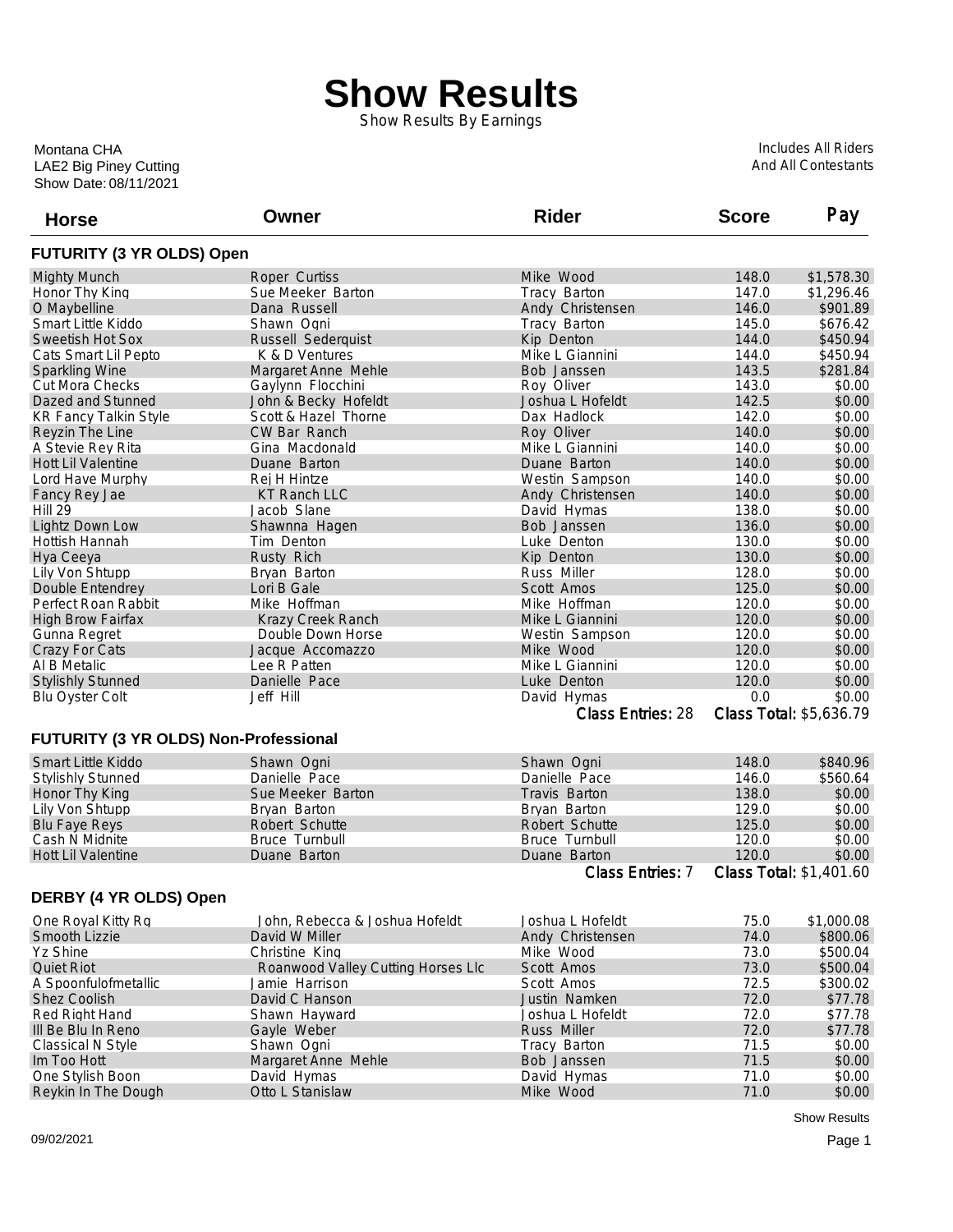| DERBY (4 YR OLDS) Open<br>LeAnn Wilson<br>71.0<br>\$0.00<br>Miss B Hughes<br>Dax Hadlock<br>71.0<br>Joanne Yahnke<br>\$0.00<br>Tell Em Im Stylish<br>Bob Janssen<br>70.0<br>\$0.00<br>Cash A Star<br>Jennifer Mcdaniel<br>Scott Amos<br>65.0<br>Dual N At Dawn<br>Jennie Hale<br>Luke Denton<br>\$0.00<br>60.0<br>Nrr Coyote Cat<br>Dorros Equines Llc<br>Mike Wood<br>\$0.00<br>60.0<br>\$0.00<br><b>West Coast Treyd</b><br>David Reyes<br>Robin M Hayes<br>Oak Creek Ranch Llc<br>\$0.00<br>Magnetigirl<br>Kip Denton<br>60.0<br>Suen To Be Stylish<br>David Whitaker<br>Lawson M Hadlock<br>0.0<br>\$0.00<br>Four S Summer Checks<br>\$0.00<br>Hiram Finney<br>Dax Hadlock<br>0.0<br>0.0<br>\$0.00<br><b>Power Naps</b><br>Helen J Larsen<br><b>Russ Miller</b><br><b>Class Entries: 22</b><br>Class Total: \$3,333.58<br>DERBY (4 YR OLDS) Non-Professional<br>Vicki S Morrow<br>Vicki S Morrow<br>74.0<br>\$818.24<br>Reyzd Right<br>73.0<br>David W Miller<br>\$613.68<br>Smooth Lizzie<br>David W Miller<br>72.0<br>\$306.84<br><b>Blu Jeans N Pearls</b><br>Steve & Christine Bates<br>Steve Bates<br>72.0<br>Tom E Merada<br>Thomas (Matt) Turnbull<br><b>Bruce Turnbull</b><br>\$306.84<br>71.0<br>\$0.00<br>Bet On Ella<br>South Fork Land & Livestock<br>Steven Gus G Dewey<br>70.0<br>\$0.00<br>Rey Smooth Talker<br>Michelle Van Dyke<br>Michelle B Van Dyke<br>Steve Williams<br>70.0<br>\$0.00<br>Queen Under Pressure<br>Steve & Shelly Williams<br>Jamie Harrison<br>69.0<br>\$0.00<br>A Spoonfulofmetallic<br>Jamie Harrison<br>Lil Miss Boon<br>Kathleen Strain<br>69.0<br>\$0.00<br>Kathleen Strain<br>\$0.00<br><b>Higher And Brighter</b><br>Twin Sugars LLC<br>A Suzanne P Nellen<br>68.0<br>\$0.00<br>Tell Em Im Stylish<br>Joanne Yahnke<br>Joanne Yahnke<br>0.0<br>David Reyes<br>David Reyes<br>0.0<br>\$0.00<br>West Coast Treyd<br>Class Entries: 12<br>Class Total: \$2,045.60<br>CLASSIC (5/6 YR OLDS) Open<br>152.0<br>\$1,252.00<br>Look Both Reys<br>Dawn C Chapman<br>Mike Wood<br>149.0<br>Calvin Baloo<br>Andy Dent<br>Andy Christensen<br>\$876.40<br>Debra Winard<br>149.0<br>Once A Fox<br>Mike Wood<br>\$876.40<br>146.5<br>\$600.96<br>Nrr Dakota Sunrise<br>Greg L Driggers<br>Tracy Barton<br>Lawson M Hadlock<br>\$450.72<br>Matthew Porter<br>146.0<br>Deposit Slipp<br>146.0<br>\$450.72<br>Why At Earp<br>Matthew Porter<br>Lawson M Hadlock<br>\$125.20<br>145.0<br>Dual N At High Noon<br>Greg White<br>Luke Denton<br>145.0<br>\$125.20<br><b>Meteles Native Son</b><br>Tom Shiflett<br>Tracy Barton<br>145.0<br>\$125.20<br>Freddy Don<br>Kathleen Strain<br>Robin M Hayes<br>\$125.20<br>Cats Royal Blue<br>Scot Claus<br>Mike L Giannini<br>145.0<br>Sweet Little 16<br>\$0.00<br>Sidney H Amos<br>Scott Amos<br>144.5<br>144.5<br>\$0.00<br><b>Magic Rays</b><br>Darrell Lee<br><b>Russ Miller</b><br>144.0<br>Scot Claus<br>Mike L Giannini<br>Huntin Time Lucy<br>143.0<br>Rtr Reasontobelieve<br>Redtail Ranch Perf Horses Llc<br>Dax Hadlock<br>Russ Miller<br>142.5<br><b>Purrdy Sweet</b><br>Peri Suenram<br>142.5<br>Iron Rose Ranch<br>Russel Werth<br><b>Hot Spot Sally</b><br>142.5<br>Nrr Petal Cat<br>Shawn Ogni<br>Tracy Barton<br>142.0<br>Sweet Sugar Kit<br>Margaret Anne Mehle<br>Bob Janssen<br>Dual Rey Mas<br><b>Tyler J Dudley</b><br>Joshua L Hofeldt<br>142.0<br>142.0<br>Tcrsmartlittlekitkat<br><b>Trout Creek Ranch</b><br>Will M Nuttall<br>Jann Parker<br>142.0<br>Little Ruby Cat<br>Robin M Hayes<br><b>High Time Cat</b><br><b>Gregory Ranches LLC</b><br>Robin M Hayes<br>142.0<br>Doc Hickok<br>141.0<br>\$0.00<br>Danielle Pace<br>Luke Denton<br>Playful Lil Baloo<br>Scott & John Murdock<br>141.0<br>Robin M Hayes<br>140.0<br>Mike Wood<br>Catty Duals<br>Janice Eaton<br>139.0<br>Bhughtiful<br>Jacque Accomazzo<br>Mike Wood<br>Nrr Coles Poco Lena<br>Kelsey Jo Fraser<br>Roy Oliver<br>120.0<br>Smoothe Shine<br>Karen True<br>Scott Amos<br>120.0<br>Bob & Ann Hulden<br><b>Stylish Freckles Cat</b><br>Will M Nuttall<br>0.0<br>$0.0\,$<br>Be My Oak E<br>David Hymas<br>David Hymas<br>Ichin Ta Dance<br>S-5 Ranches<br>Jake Ream<br>0.0<br>\$0.00 | <b>Horse</b> | Owner | <b>Rider</b> | <b>Score</b> | Pay |
|----------------------------------------------------------------------------------------------------------------------------------------------------------------------------------------------------------------------------------------------------------------------------------------------------------------------------------------------------------------------------------------------------------------------------------------------------------------------------------------------------------------------------------------------------------------------------------------------------------------------------------------------------------------------------------------------------------------------------------------------------------------------------------------------------------------------------------------------------------------------------------------------------------------------------------------------------------------------------------------------------------------------------------------------------------------------------------------------------------------------------------------------------------------------------------------------------------------------------------------------------------------------------------------------------------------------------------------------------------------------------------------------------------------------------------------------------------------------------------------------------------------------------------------------------------------------------------------------------------------------------------------------------------------------------------------------------------------------------------------------------------------------------------------------------------------------------------------------------------------------------------------------------------------------------------------------------------------------------------------------------------------------------------------------------------------------------------------------------------------------------------------------------------------------------------------------------------------------------------------------------------------------------------------------------------------------------------------------------------------------------------------------------------------------------------------------------------------------------------------------------------------------------------------------------------------------------------------------------------------------------------------------------------------------------------------------------------------------------------------------------------------------------------------------------------------------------------------------------------------------------------------------------------------------------------------------------------------------------------------------------------------------------------------------------------------------------------------------------------------------------------------------------------------------------------------------------------------------------------------------------------------------------------------------------------------------------------------------------------------------------------------------------------------------------------------------------------------------------------------------------------------------------------------------------------------------------------------------------------------------------------------------------------------------------------------------------------------------------------------------------------------------------------------------------------------------------------------------------------------------------------------------------------------------------------------------------------------------------------------------------------------------------------------------------------------------------------------------------------------------------------------------------------|--------------|-------|--------------|--------------|-----|
|                                                                                                                                                                                                                                                                                                                                                                                                                                                                                                                                                                                                                                                                                                                                                                                                                                                                                                                                                                                                                                                                                                                                                                                                                                                                                                                                                                                                                                                                                                                                                                                                                                                                                                                                                                                                                                                                                                                                                                                                                                                                                                                                                                                                                                                                                                                                                                                                                                                                                                                                                                                                                                                                                                                                                                                                                                                                                                                                                                                                                                                                                                                                                                                                                                                                                                                                                                                                                                                                                                                                                                                                                                                                                                                                                                                                                                                                                                                                                                                                                                                                                                                                                          |              |       |              |              |     |
|                                                                                                                                                                                                                                                                                                                                                                                                                                                                                                                                                                                                                                                                                                                                                                                                                                                                                                                                                                                                                                                                                                                                                                                                                                                                                                                                                                                                                                                                                                                                                                                                                                                                                                                                                                                                                                                                                                                                                                                                                                                                                                                                                                                                                                                                                                                                                                                                                                                                                                                                                                                                                                                                                                                                                                                                                                                                                                                                                                                                                                                                                                                                                                                                                                                                                                                                                                                                                                                                                                                                                                                                                                                                                                                                                                                                                                                                                                                                                                                                                                                                                                                                                          |              |       |              |              |     |
| \$0.00<br>\$0.00<br>\$0.00<br>\$0.00<br>\$0.00<br>\$0.00<br>\$0.00<br>\$0.00<br>\$0.00<br>\$0.00<br>\$0.00<br>\$0.00<br>\$0.00<br>\$0.00<br>\$0.00<br>\$0.00<br>\$0.00                                                                                                                                                                                                                                                                                                                                                                                                                                                                                                                                                                                                                                                                                                                                                                                                                                                                                                                                                                                                                                                                                                                                                                                                                                                                                                                                                                                                                                                                                                                                                                                                                                                                                                                                                                                                                                                                                                                                                                                                                                                                                                                                                                                                                                                                                                                                                                                                                                                                                                                                                                                                                                                                                                                                                                                                                                                                                                                                                                                                                                                                                                                                                                                                                                                                                                                                                                                                                                                                                                                                                                                                                                                                                                                                                                                                                                                                                                                                                                                   |              |       |              |              |     |
|                                                                                                                                                                                                                                                                                                                                                                                                                                                                                                                                                                                                                                                                                                                                                                                                                                                                                                                                                                                                                                                                                                                                                                                                                                                                                                                                                                                                                                                                                                                                                                                                                                                                                                                                                                                                                                                                                                                                                                                                                                                                                                                                                                                                                                                                                                                                                                                                                                                                                                                                                                                                                                                                                                                                                                                                                                                                                                                                                                                                                                                                                                                                                                                                                                                                                                                                                                                                                                                                                                                                                                                                                                                                                                                                                                                                                                                                                                                                                                                                                                                                                                                                                          |              |       |              |              |     |
|                                                                                                                                                                                                                                                                                                                                                                                                                                                                                                                                                                                                                                                                                                                                                                                                                                                                                                                                                                                                                                                                                                                                                                                                                                                                                                                                                                                                                                                                                                                                                                                                                                                                                                                                                                                                                                                                                                                                                                                                                                                                                                                                                                                                                                                                                                                                                                                                                                                                                                                                                                                                                                                                                                                                                                                                                                                                                                                                                                                                                                                                                                                                                                                                                                                                                                                                                                                                                                                                                                                                                                                                                                                                                                                                                                                                                                                                                                                                                                                                                                                                                                                                                          |              |       |              |              |     |
|                                                                                                                                                                                                                                                                                                                                                                                                                                                                                                                                                                                                                                                                                                                                                                                                                                                                                                                                                                                                                                                                                                                                                                                                                                                                                                                                                                                                                                                                                                                                                                                                                                                                                                                                                                                                                                                                                                                                                                                                                                                                                                                                                                                                                                                                                                                                                                                                                                                                                                                                                                                                                                                                                                                                                                                                                                                                                                                                                                                                                                                                                                                                                                                                                                                                                                                                                                                                                                                                                                                                                                                                                                                                                                                                                                                                                                                                                                                                                                                                                                                                                                                                                          |              |       |              |              |     |
|                                                                                                                                                                                                                                                                                                                                                                                                                                                                                                                                                                                                                                                                                                                                                                                                                                                                                                                                                                                                                                                                                                                                                                                                                                                                                                                                                                                                                                                                                                                                                                                                                                                                                                                                                                                                                                                                                                                                                                                                                                                                                                                                                                                                                                                                                                                                                                                                                                                                                                                                                                                                                                                                                                                                                                                                                                                                                                                                                                                                                                                                                                                                                                                                                                                                                                                                                                                                                                                                                                                                                                                                                                                                                                                                                                                                                                                                                                                                                                                                                                                                                                                                                          |              |       |              |              |     |
|                                                                                                                                                                                                                                                                                                                                                                                                                                                                                                                                                                                                                                                                                                                                                                                                                                                                                                                                                                                                                                                                                                                                                                                                                                                                                                                                                                                                                                                                                                                                                                                                                                                                                                                                                                                                                                                                                                                                                                                                                                                                                                                                                                                                                                                                                                                                                                                                                                                                                                                                                                                                                                                                                                                                                                                                                                                                                                                                                                                                                                                                                                                                                                                                                                                                                                                                                                                                                                                                                                                                                                                                                                                                                                                                                                                                                                                                                                                                                                                                                                                                                                                                                          |              |       |              |              |     |
|                                                                                                                                                                                                                                                                                                                                                                                                                                                                                                                                                                                                                                                                                                                                                                                                                                                                                                                                                                                                                                                                                                                                                                                                                                                                                                                                                                                                                                                                                                                                                                                                                                                                                                                                                                                                                                                                                                                                                                                                                                                                                                                                                                                                                                                                                                                                                                                                                                                                                                                                                                                                                                                                                                                                                                                                                                                                                                                                                                                                                                                                                                                                                                                                                                                                                                                                                                                                                                                                                                                                                                                                                                                                                                                                                                                                                                                                                                                                                                                                                                                                                                                                                          |              |       |              |              |     |
|                                                                                                                                                                                                                                                                                                                                                                                                                                                                                                                                                                                                                                                                                                                                                                                                                                                                                                                                                                                                                                                                                                                                                                                                                                                                                                                                                                                                                                                                                                                                                                                                                                                                                                                                                                                                                                                                                                                                                                                                                                                                                                                                                                                                                                                                                                                                                                                                                                                                                                                                                                                                                                                                                                                                                                                                                                                                                                                                                                                                                                                                                                                                                                                                                                                                                                                                                                                                                                                                                                                                                                                                                                                                                                                                                                                                                                                                                                                                                                                                                                                                                                                                                          |              |       |              |              |     |
|                                                                                                                                                                                                                                                                                                                                                                                                                                                                                                                                                                                                                                                                                                                                                                                                                                                                                                                                                                                                                                                                                                                                                                                                                                                                                                                                                                                                                                                                                                                                                                                                                                                                                                                                                                                                                                                                                                                                                                                                                                                                                                                                                                                                                                                                                                                                                                                                                                                                                                                                                                                                                                                                                                                                                                                                                                                                                                                                                                                                                                                                                                                                                                                                                                                                                                                                                                                                                                                                                                                                                                                                                                                                                                                                                                                                                                                                                                                                                                                                                                                                                                                                                          |              |       |              |              |     |
|                                                                                                                                                                                                                                                                                                                                                                                                                                                                                                                                                                                                                                                                                                                                                                                                                                                                                                                                                                                                                                                                                                                                                                                                                                                                                                                                                                                                                                                                                                                                                                                                                                                                                                                                                                                                                                                                                                                                                                                                                                                                                                                                                                                                                                                                                                                                                                                                                                                                                                                                                                                                                                                                                                                                                                                                                                                                                                                                                                                                                                                                                                                                                                                                                                                                                                                                                                                                                                                                                                                                                                                                                                                                                                                                                                                                                                                                                                                                                                                                                                                                                                                                                          |              |       |              |              |     |
|                                                                                                                                                                                                                                                                                                                                                                                                                                                                                                                                                                                                                                                                                                                                                                                                                                                                                                                                                                                                                                                                                                                                                                                                                                                                                                                                                                                                                                                                                                                                                                                                                                                                                                                                                                                                                                                                                                                                                                                                                                                                                                                                                                                                                                                                                                                                                                                                                                                                                                                                                                                                                                                                                                                                                                                                                                                                                                                                                                                                                                                                                                                                                                                                                                                                                                                                                                                                                                                                                                                                                                                                                                                                                                                                                                                                                                                                                                                                                                                                                                                                                                                                                          |              |       |              |              |     |
|                                                                                                                                                                                                                                                                                                                                                                                                                                                                                                                                                                                                                                                                                                                                                                                                                                                                                                                                                                                                                                                                                                                                                                                                                                                                                                                                                                                                                                                                                                                                                                                                                                                                                                                                                                                                                                                                                                                                                                                                                                                                                                                                                                                                                                                                                                                                                                                                                                                                                                                                                                                                                                                                                                                                                                                                                                                                                                                                                                                                                                                                                                                                                                                                                                                                                                                                                                                                                                                                                                                                                                                                                                                                                                                                                                                                                                                                                                                                                                                                                                                                                                                                                          |              |       |              |              |     |
|                                                                                                                                                                                                                                                                                                                                                                                                                                                                                                                                                                                                                                                                                                                                                                                                                                                                                                                                                                                                                                                                                                                                                                                                                                                                                                                                                                                                                                                                                                                                                                                                                                                                                                                                                                                                                                                                                                                                                                                                                                                                                                                                                                                                                                                                                                                                                                                                                                                                                                                                                                                                                                                                                                                                                                                                                                                                                                                                                                                                                                                                                                                                                                                                                                                                                                                                                                                                                                                                                                                                                                                                                                                                                                                                                                                                                                                                                                                                                                                                                                                                                                                                                          |              |       |              |              |     |
|                                                                                                                                                                                                                                                                                                                                                                                                                                                                                                                                                                                                                                                                                                                                                                                                                                                                                                                                                                                                                                                                                                                                                                                                                                                                                                                                                                                                                                                                                                                                                                                                                                                                                                                                                                                                                                                                                                                                                                                                                                                                                                                                                                                                                                                                                                                                                                                                                                                                                                                                                                                                                                                                                                                                                                                                                                                                                                                                                                                                                                                                                                                                                                                                                                                                                                                                                                                                                                                                                                                                                                                                                                                                                                                                                                                                                                                                                                                                                                                                                                                                                                                                                          |              |       |              |              |     |
|                                                                                                                                                                                                                                                                                                                                                                                                                                                                                                                                                                                                                                                                                                                                                                                                                                                                                                                                                                                                                                                                                                                                                                                                                                                                                                                                                                                                                                                                                                                                                                                                                                                                                                                                                                                                                                                                                                                                                                                                                                                                                                                                                                                                                                                                                                                                                                                                                                                                                                                                                                                                                                                                                                                                                                                                                                                                                                                                                                                                                                                                                                                                                                                                                                                                                                                                                                                                                                                                                                                                                                                                                                                                                                                                                                                                                                                                                                                                                                                                                                                                                                                                                          |              |       |              |              |     |
|                                                                                                                                                                                                                                                                                                                                                                                                                                                                                                                                                                                                                                                                                                                                                                                                                                                                                                                                                                                                                                                                                                                                                                                                                                                                                                                                                                                                                                                                                                                                                                                                                                                                                                                                                                                                                                                                                                                                                                                                                                                                                                                                                                                                                                                                                                                                                                                                                                                                                                                                                                                                                                                                                                                                                                                                                                                                                                                                                                                                                                                                                                                                                                                                                                                                                                                                                                                                                                                                                                                                                                                                                                                                                                                                                                                                                                                                                                                                                                                                                                                                                                                                                          |              |       |              |              |     |
|                                                                                                                                                                                                                                                                                                                                                                                                                                                                                                                                                                                                                                                                                                                                                                                                                                                                                                                                                                                                                                                                                                                                                                                                                                                                                                                                                                                                                                                                                                                                                                                                                                                                                                                                                                                                                                                                                                                                                                                                                                                                                                                                                                                                                                                                                                                                                                                                                                                                                                                                                                                                                                                                                                                                                                                                                                                                                                                                                                                                                                                                                                                                                                                                                                                                                                                                                                                                                                                                                                                                                                                                                                                                                                                                                                                                                                                                                                                                                                                                                                                                                                                                                          |              |       |              |              |     |
|                                                                                                                                                                                                                                                                                                                                                                                                                                                                                                                                                                                                                                                                                                                                                                                                                                                                                                                                                                                                                                                                                                                                                                                                                                                                                                                                                                                                                                                                                                                                                                                                                                                                                                                                                                                                                                                                                                                                                                                                                                                                                                                                                                                                                                                                                                                                                                                                                                                                                                                                                                                                                                                                                                                                                                                                                                                                                                                                                                                                                                                                                                                                                                                                                                                                                                                                                                                                                                                                                                                                                                                                                                                                                                                                                                                                                                                                                                                                                                                                                                                                                                                                                          |              |       |              |              |     |
|                                                                                                                                                                                                                                                                                                                                                                                                                                                                                                                                                                                                                                                                                                                                                                                                                                                                                                                                                                                                                                                                                                                                                                                                                                                                                                                                                                                                                                                                                                                                                                                                                                                                                                                                                                                                                                                                                                                                                                                                                                                                                                                                                                                                                                                                                                                                                                                                                                                                                                                                                                                                                                                                                                                                                                                                                                                                                                                                                                                                                                                                                                                                                                                                                                                                                                                                                                                                                                                                                                                                                                                                                                                                                                                                                                                                                                                                                                                                                                                                                                                                                                                                                          |              |       |              |              |     |
|                                                                                                                                                                                                                                                                                                                                                                                                                                                                                                                                                                                                                                                                                                                                                                                                                                                                                                                                                                                                                                                                                                                                                                                                                                                                                                                                                                                                                                                                                                                                                                                                                                                                                                                                                                                                                                                                                                                                                                                                                                                                                                                                                                                                                                                                                                                                                                                                                                                                                                                                                                                                                                                                                                                                                                                                                                                                                                                                                                                                                                                                                                                                                                                                                                                                                                                                                                                                                                                                                                                                                                                                                                                                                                                                                                                                                                                                                                                                                                                                                                                                                                                                                          |              |       |              |              |     |
|                                                                                                                                                                                                                                                                                                                                                                                                                                                                                                                                                                                                                                                                                                                                                                                                                                                                                                                                                                                                                                                                                                                                                                                                                                                                                                                                                                                                                                                                                                                                                                                                                                                                                                                                                                                                                                                                                                                                                                                                                                                                                                                                                                                                                                                                                                                                                                                                                                                                                                                                                                                                                                                                                                                                                                                                                                                                                                                                                                                                                                                                                                                                                                                                                                                                                                                                                                                                                                                                                                                                                                                                                                                                                                                                                                                                                                                                                                                                                                                                                                                                                                                                                          |              |       |              |              |     |
|                                                                                                                                                                                                                                                                                                                                                                                                                                                                                                                                                                                                                                                                                                                                                                                                                                                                                                                                                                                                                                                                                                                                                                                                                                                                                                                                                                                                                                                                                                                                                                                                                                                                                                                                                                                                                                                                                                                                                                                                                                                                                                                                                                                                                                                                                                                                                                                                                                                                                                                                                                                                                                                                                                                                                                                                                                                                                                                                                                                                                                                                                                                                                                                                                                                                                                                                                                                                                                                                                                                                                                                                                                                                                                                                                                                                                                                                                                                                                                                                                                                                                                                                                          |              |       |              |              |     |
|                                                                                                                                                                                                                                                                                                                                                                                                                                                                                                                                                                                                                                                                                                                                                                                                                                                                                                                                                                                                                                                                                                                                                                                                                                                                                                                                                                                                                                                                                                                                                                                                                                                                                                                                                                                                                                                                                                                                                                                                                                                                                                                                                                                                                                                                                                                                                                                                                                                                                                                                                                                                                                                                                                                                                                                                                                                                                                                                                                                                                                                                                                                                                                                                                                                                                                                                                                                                                                                                                                                                                                                                                                                                                                                                                                                                                                                                                                                                                                                                                                                                                                                                                          |              |       |              |              |     |
|                                                                                                                                                                                                                                                                                                                                                                                                                                                                                                                                                                                                                                                                                                                                                                                                                                                                                                                                                                                                                                                                                                                                                                                                                                                                                                                                                                                                                                                                                                                                                                                                                                                                                                                                                                                                                                                                                                                                                                                                                                                                                                                                                                                                                                                                                                                                                                                                                                                                                                                                                                                                                                                                                                                                                                                                                                                                                                                                                                                                                                                                                                                                                                                                                                                                                                                                                                                                                                                                                                                                                                                                                                                                                                                                                                                                                                                                                                                                                                                                                                                                                                                                                          |              |       |              |              |     |
|                                                                                                                                                                                                                                                                                                                                                                                                                                                                                                                                                                                                                                                                                                                                                                                                                                                                                                                                                                                                                                                                                                                                                                                                                                                                                                                                                                                                                                                                                                                                                                                                                                                                                                                                                                                                                                                                                                                                                                                                                                                                                                                                                                                                                                                                                                                                                                                                                                                                                                                                                                                                                                                                                                                                                                                                                                                                                                                                                                                                                                                                                                                                                                                                                                                                                                                                                                                                                                                                                                                                                                                                                                                                                                                                                                                                                                                                                                                                                                                                                                                                                                                                                          |              |       |              |              |     |
|                                                                                                                                                                                                                                                                                                                                                                                                                                                                                                                                                                                                                                                                                                                                                                                                                                                                                                                                                                                                                                                                                                                                                                                                                                                                                                                                                                                                                                                                                                                                                                                                                                                                                                                                                                                                                                                                                                                                                                                                                                                                                                                                                                                                                                                                                                                                                                                                                                                                                                                                                                                                                                                                                                                                                                                                                                                                                                                                                                                                                                                                                                                                                                                                                                                                                                                                                                                                                                                                                                                                                                                                                                                                                                                                                                                                                                                                                                                                                                                                                                                                                                                                                          |              |       |              |              |     |
|                                                                                                                                                                                                                                                                                                                                                                                                                                                                                                                                                                                                                                                                                                                                                                                                                                                                                                                                                                                                                                                                                                                                                                                                                                                                                                                                                                                                                                                                                                                                                                                                                                                                                                                                                                                                                                                                                                                                                                                                                                                                                                                                                                                                                                                                                                                                                                                                                                                                                                                                                                                                                                                                                                                                                                                                                                                                                                                                                                                                                                                                                                                                                                                                                                                                                                                                                                                                                                                                                                                                                                                                                                                                                                                                                                                                                                                                                                                                                                                                                                                                                                                                                          |              |       |              |              |     |
|                                                                                                                                                                                                                                                                                                                                                                                                                                                                                                                                                                                                                                                                                                                                                                                                                                                                                                                                                                                                                                                                                                                                                                                                                                                                                                                                                                                                                                                                                                                                                                                                                                                                                                                                                                                                                                                                                                                                                                                                                                                                                                                                                                                                                                                                                                                                                                                                                                                                                                                                                                                                                                                                                                                                                                                                                                                                                                                                                                                                                                                                                                                                                                                                                                                                                                                                                                                                                                                                                                                                                                                                                                                                                                                                                                                                                                                                                                                                                                                                                                                                                                                                                          |              |       |              |              |     |
|                                                                                                                                                                                                                                                                                                                                                                                                                                                                                                                                                                                                                                                                                                                                                                                                                                                                                                                                                                                                                                                                                                                                                                                                                                                                                                                                                                                                                                                                                                                                                                                                                                                                                                                                                                                                                                                                                                                                                                                                                                                                                                                                                                                                                                                                                                                                                                                                                                                                                                                                                                                                                                                                                                                                                                                                                                                                                                                                                                                                                                                                                                                                                                                                                                                                                                                                                                                                                                                                                                                                                                                                                                                                                                                                                                                                                                                                                                                                                                                                                                                                                                                                                          |              |       |              |              |     |
|                                                                                                                                                                                                                                                                                                                                                                                                                                                                                                                                                                                                                                                                                                                                                                                                                                                                                                                                                                                                                                                                                                                                                                                                                                                                                                                                                                                                                                                                                                                                                                                                                                                                                                                                                                                                                                                                                                                                                                                                                                                                                                                                                                                                                                                                                                                                                                                                                                                                                                                                                                                                                                                                                                                                                                                                                                                                                                                                                                                                                                                                                                                                                                                                                                                                                                                                                                                                                                                                                                                                                                                                                                                                                                                                                                                                                                                                                                                                                                                                                                                                                                                                                          |              |       |              |              |     |
|                                                                                                                                                                                                                                                                                                                                                                                                                                                                                                                                                                                                                                                                                                                                                                                                                                                                                                                                                                                                                                                                                                                                                                                                                                                                                                                                                                                                                                                                                                                                                                                                                                                                                                                                                                                                                                                                                                                                                                                                                                                                                                                                                                                                                                                                                                                                                                                                                                                                                                                                                                                                                                                                                                                                                                                                                                                                                                                                                                                                                                                                                                                                                                                                                                                                                                                                                                                                                                                                                                                                                                                                                                                                                                                                                                                                                                                                                                                                                                                                                                                                                                                                                          |              |       |              |              |     |
|                                                                                                                                                                                                                                                                                                                                                                                                                                                                                                                                                                                                                                                                                                                                                                                                                                                                                                                                                                                                                                                                                                                                                                                                                                                                                                                                                                                                                                                                                                                                                                                                                                                                                                                                                                                                                                                                                                                                                                                                                                                                                                                                                                                                                                                                                                                                                                                                                                                                                                                                                                                                                                                                                                                                                                                                                                                                                                                                                                                                                                                                                                                                                                                                                                                                                                                                                                                                                                                                                                                                                                                                                                                                                                                                                                                                                                                                                                                                                                                                                                                                                                                                                          |              |       |              |              |     |
|                                                                                                                                                                                                                                                                                                                                                                                                                                                                                                                                                                                                                                                                                                                                                                                                                                                                                                                                                                                                                                                                                                                                                                                                                                                                                                                                                                                                                                                                                                                                                                                                                                                                                                                                                                                                                                                                                                                                                                                                                                                                                                                                                                                                                                                                                                                                                                                                                                                                                                                                                                                                                                                                                                                                                                                                                                                                                                                                                                                                                                                                                                                                                                                                                                                                                                                                                                                                                                                                                                                                                                                                                                                                                                                                                                                                                                                                                                                                                                                                                                                                                                                                                          |              |       |              |              |     |
|                                                                                                                                                                                                                                                                                                                                                                                                                                                                                                                                                                                                                                                                                                                                                                                                                                                                                                                                                                                                                                                                                                                                                                                                                                                                                                                                                                                                                                                                                                                                                                                                                                                                                                                                                                                                                                                                                                                                                                                                                                                                                                                                                                                                                                                                                                                                                                                                                                                                                                                                                                                                                                                                                                                                                                                                                                                                                                                                                                                                                                                                                                                                                                                                                                                                                                                                                                                                                                                                                                                                                                                                                                                                                                                                                                                                                                                                                                                                                                                                                                                                                                                                                          |              |       |              |              |     |
|                                                                                                                                                                                                                                                                                                                                                                                                                                                                                                                                                                                                                                                                                                                                                                                                                                                                                                                                                                                                                                                                                                                                                                                                                                                                                                                                                                                                                                                                                                                                                                                                                                                                                                                                                                                                                                                                                                                                                                                                                                                                                                                                                                                                                                                                                                                                                                                                                                                                                                                                                                                                                                                                                                                                                                                                                                                                                                                                                                                                                                                                                                                                                                                                                                                                                                                                                                                                                                                                                                                                                                                                                                                                                                                                                                                                                                                                                                                                                                                                                                                                                                                                                          |              |       |              |              |     |
|                                                                                                                                                                                                                                                                                                                                                                                                                                                                                                                                                                                                                                                                                                                                                                                                                                                                                                                                                                                                                                                                                                                                                                                                                                                                                                                                                                                                                                                                                                                                                                                                                                                                                                                                                                                                                                                                                                                                                                                                                                                                                                                                                                                                                                                                                                                                                                                                                                                                                                                                                                                                                                                                                                                                                                                                                                                                                                                                                                                                                                                                                                                                                                                                                                                                                                                                                                                                                                                                                                                                                                                                                                                                                                                                                                                                                                                                                                                                                                                                                                                                                                                                                          |              |       |              |              |     |
|                                                                                                                                                                                                                                                                                                                                                                                                                                                                                                                                                                                                                                                                                                                                                                                                                                                                                                                                                                                                                                                                                                                                                                                                                                                                                                                                                                                                                                                                                                                                                                                                                                                                                                                                                                                                                                                                                                                                                                                                                                                                                                                                                                                                                                                                                                                                                                                                                                                                                                                                                                                                                                                                                                                                                                                                                                                                                                                                                                                                                                                                                                                                                                                                                                                                                                                                                                                                                                                                                                                                                                                                                                                                                                                                                                                                                                                                                                                                                                                                                                                                                                                                                          |              |       |              |              |     |
|                                                                                                                                                                                                                                                                                                                                                                                                                                                                                                                                                                                                                                                                                                                                                                                                                                                                                                                                                                                                                                                                                                                                                                                                                                                                                                                                                                                                                                                                                                                                                                                                                                                                                                                                                                                                                                                                                                                                                                                                                                                                                                                                                                                                                                                                                                                                                                                                                                                                                                                                                                                                                                                                                                                                                                                                                                                                                                                                                                                                                                                                                                                                                                                                                                                                                                                                                                                                                                                                                                                                                                                                                                                                                                                                                                                                                                                                                                                                                                                                                                                                                                                                                          |              |       |              |              |     |
|                                                                                                                                                                                                                                                                                                                                                                                                                                                                                                                                                                                                                                                                                                                                                                                                                                                                                                                                                                                                                                                                                                                                                                                                                                                                                                                                                                                                                                                                                                                                                                                                                                                                                                                                                                                                                                                                                                                                                                                                                                                                                                                                                                                                                                                                                                                                                                                                                                                                                                                                                                                                                                                                                                                                                                                                                                                                                                                                                                                                                                                                                                                                                                                                                                                                                                                                                                                                                                                                                                                                                                                                                                                                                                                                                                                                                                                                                                                                                                                                                                                                                                                                                          |              |       |              |              |     |
|                                                                                                                                                                                                                                                                                                                                                                                                                                                                                                                                                                                                                                                                                                                                                                                                                                                                                                                                                                                                                                                                                                                                                                                                                                                                                                                                                                                                                                                                                                                                                                                                                                                                                                                                                                                                                                                                                                                                                                                                                                                                                                                                                                                                                                                                                                                                                                                                                                                                                                                                                                                                                                                                                                                                                                                                                                                                                                                                                                                                                                                                                                                                                                                                                                                                                                                                                                                                                                                                                                                                                                                                                                                                                                                                                                                                                                                                                                                                                                                                                                                                                                                                                          |              |       |              |              |     |
|                                                                                                                                                                                                                                                                                                                                                                                                                                                                                                                                                                                                                                                                                                                                                                                                                                                                                                                                                                                                                                                                                                                                                                                                                                                                                                                                                                                                                                                                                                                                                                                                                                                                                                                                                                                                                                                                                                                                                                                                                                                                                                                                                                                                                                                                                                                                                                                                                                                                                                                                                                                                                                                                                                                                                                                                                                                                                                                                                                                                                                                                                                                                                                                                                                                                                                                                                                                                                                                                                                                                                                                                                                                                                                                                                                                                                                                                                                                                                                                                                                                                                                                                                          |              |       |              |              |     |
|                                                                                                                                                                                                                                                                                                                                                                                                                                                                                                                                                                                                                                                                                                                                                                                                                                                                                                                                                                                                                                                                                                                                                                                                                                                                                                                                                                                                                                                                                                                                                                                                                                                                                                                                                                                                                                                                                                                                                                                                                                                                                                                                                                                                                                                                                                                                                                                                                                                                                                                                                                                                                                                                                                                                                                                                                                                                                                                                                                                                                                                                                                                                                                                                                                                                                                                                                                                                                                                                                                                                                                                                                                                                                                                                                                                                                                                                                                                                                                                                                                                                                                                                                          |              |       |              |              |     |
|                                                                                                                                                                                                                                                                                                                                                                                                                                                                                                                                                                                                                                                                                                                                                                                                                                                                                                                                                                                                                                                                                                                                                                                                                                                                                                                                                                                                                                                                                                                                                                                                                                                                                                                                                                                                                                                                                                                                                                                                                                                                                                                                                                                                                                                                                                                                                                                                                                                                                                                                                                                                                                                                                                                                                                                                                                                                                                                                                                                                                                                                                                                                                                                                                                                                                                                                                                                                                                                                                                                                                                                                                                                                                                                                                                                                                                                                                                                                                                                                                                                                                                                                                          |              |       |              |              |     |
|                                                                                                                                                                                                                                                                                                                                                                                                                                                                                                                                                                                                                                                                                                                                                                                                                                                                                                                                                                                                                                                                                                                                                                                                                                                                                                                                                                                                                                                                                                                                                                                                                                                                                                                                                                                                                                                                                                                                                                                                                                                                                                                                                                                                                                                                                                                                                                                                                                                                                                                                                                                                                                                                                                                                                                                                                                                                                                                                                                                                                                                                                                                                                                                                                                                                                                                                                                                                                                                                                                                                                                                                                                                                                                                                                                                                                                                                                                                                                                                                                                                                                                                                                          |              |       |              |              |     |
|                                                                                                                                                                                                                                                                                                                                                                                                                                                                                                                                                                                                                                                                                                                                                                                                                                                                                                                                                                                                                                                                                                                                                                                                                                                                                                                                                                                                                                                                                                                                                                                                                                                                                                                                                                                                                                                                                                                                                                                                                                                                                                                                                                                                                                                                                                                                                                                                                                                                                                                                                                                                                                                                                                                                                                                                                                                                                                                                                                                                                                                                                                                                                                                                                                                                                                                                                                                                                                                                                                                                                                                                                                                                                                                                                                                                                                                                                                                                                                                                                                                                                                                                                          |              |       |              |              |     |
|                                                                                                                                                                                                                                                                                                                                                                                                                                                                                                                                                                                                                                                                                                                                                                                                                                                                                                                                                                                                                                                                                                                                                                                                                                                                                                                                                                                                                                                                                                                                                                                                                                                                                                                                                                                                                                                                                                                                                                                                                                                                                                                                                                                                                                                                                                                                                                                                                                                                                                                                                                                                                                                                                                                                                                                                                                                                                                                                                                                                                                                                                                                                                                                                                                                                                                                                                                                                                                                                                                                                                                                                                                                                                                                                                                                                                                                                                                                                                                                                                                                                                                                                                          |              |       |              |              |     |
|                                                                                                                                                                                                                                                                                                                                                                                                                                                                                                                                                                                                                                                                                                                                                                                                                                                                                                                                                                                                                                                                                                                                                                                                                                                                                                                                                                                                                                                                                                                                                                                                                                                                                                                                                                                                                                                                                                                                                                                                                                                                                                                                                                                                                                                                                                                                                                                                                                                                                                                                                                                                                                                                                                                                                                                                                                                                                                                                                                                                                                                                                                                                                                                                                                                                                                                                                                                                                                                                                                                                                                                                                                                                                                                                                                                                                                                                                                                                                                                                                                                                                                                                                          |              |       |              |              |     |
|                                                                                                                                                                                                                                                                                                                                                                                                                                                                                                                                                                                                                                                                                                                                                                                                                                                                                                                                                                                                                                                                                                                                                                                                                                                                                                                                                                                                                                                                                                                                                                                                                                                                                                                                                                                                                                                                                                                                                                                                                                                                                                                                                                                                                                                                                                                                                                                                                                                                                                                                                                                                                                                                                                                                                                                                                                                                                                                                                                                                                                                                                                                                                                                                                                                                                                                                                                                                                                                                                                                                                                                                                                                                                                                                                                                                                                                                                                                                                                                                                                                                                                                                                          |              |       |              |              |     |
|                                                                                                                                                                                                                                                                                                                                                                                                                                                                                                                                                                                                                                                                                                                                                                                                                                                                                                                                                                                                                                                                                                                                                                                                                                                                                                                                                                                                                                                                                                                                                                                                                                                                                                                                                                                                                                                                                                                                                                                                                                                                                                                                                                                                                                                                                                                                                                                                                                                                                                                                                                                                                                                                                                                                                                                                                                                                                                                                                                                                                                                                                                                                                                                                                                                                                                                                                                                                                                                                                                                                                                                                                                                                                                                                                                                                                                                                                                                                                                                                                                                                                                                                                          |              |       |              |              |     |
|                                                                                                                                                                                                                                                                                                                                                                                                                                                                                                                                                                                                                                                                                                                                                                                                                                                                                                                                                                                                                                                                                                                                                                                                                                                                                                                                                                                                                                                                                                                                                                                                                                                                                                                                                                                                                                                                                                                                                                                                                                                                                                                                                                                                                                                                                                                                                                                                                                                                                                                                                                                                                                                                                                                                                                                                                                                                                                                                                                                                                                                                                                                                                                                                                                                                                                                                                                                                                                                                                                                                                                                                                                                                                                                                                                                                                                                                                                                                                                                                                                                                                                                                                          |              |       |              |              |     |
|                                                                                                                                                                                                                                                                                                                                                                                                                                                                                                                                                                                                                                                                                                                                                                                                                                                                                                                                                                                                                                                                                                                                                                                                                                                                                                                                                                                                                                                                                                                                                                                                                                                                                                                                                                                                                                                                                                                                                                                                                                                                                                                                                                                                                                                                                                                                                                                                                                                                                                                                                                                                                                                                                                                                                                                                                                                                                                                                                                                                                                                                                                                                                                                                                                                                                                                                                                                                                                                                                                                                                                                                                                                                                                                                                                                                                                                                                                                                                                                                                                                                                                                                                          |              |       |              |              |     |
|                                                                                                                                                                                                                                                                                                                                                                                                                                                                                                                                                                                                                                                                                                                                                                                                                                                                                                                                                                                                                                                                                                                                                                                                                                                                                                                                                                                                                                                                                                                                                                                                                                                                                                                                                                                                                                                                                                                                                                                                                                                                                                                                                                                                                                                                                                                                                                                                                                                                                                                                                                                                                                                                                                                                                                                                                                                                                                                                                                                                                                                                                                                                                                                                                                                                                                                                                                                                                                                                                                                                                                                                                                                                                                                                                                                                                                                                                                                                                                                                                                                                                                                                                          |              |       |              |              |     |
|                                                                                                                                                                                                                                                                                                                                                                                                                                                                                                                                                                                                                                                                                                                                                                                                                                                                                                                                                                                                                                                                                                                                                                                                                                                                                                                                                                                                                                                                                                                                                                                                                                                                                                                                                                                                                                                                                                                                                                                                                                                                                                                                                                                                                                                                                                                                                                                                                                                                                                                                                                                                                                                                                                                                                                                                                                                                                                                                                                                                                                                                                                                                                                                                                                                                                                                                                                                                                                                                                                                                                                                                                                                                                                                                                                                                                                                                                                                                                                                                                                                                                                                                                          |              |       |              |              |     |
|                                                                                                                                                                                                                                                                                                                                                                                                                                                                                                                                                                                                                                                                                                                                                                                                                                                                                                                                                                                                                                                                                                                                                                                                                                                                                                                                                                                                                                                                                                                                                                                                                                                                                                                                                                                                                                                                                                                                                                                                                                                                                                                                                                                                                                                                                                                                                                                                                                                                                                                                                                                                                                                                                                                                                                                                                                                                                                                                                                                                                                                                                                                                                                                                                                                                                                                                                                                                                                                                                                                                                                                                                                                                                                                                                                                                                                                                                                                                                                                                                                                                                                                                                          |              |       |              |              |     |
|                                                                                                                                                                                                                                                                                                                                                                                                                                                                                                                                                                                                                                                                                                                                                                                                                                                                                                                                                                                                                                                                                                                                                                                                                                                                                                                                                                                                                                                                                                                                                                                                                                                                                                                                                                                                                                                                                                                                                                                                                                                                                                                                                                                                                                                                                                                                                                                                                                                                                                                                                                                                                                                                                                                                                                                                                                                                                                                                                                                                                                                                                                                                                                                                                                                                                                                                                                                                                                                                                                                                                                                                                                                                                                                                                                                                                                                                                                                                                                                                                                                                                                                                                          |              |       |              |              |     |
|                                                                                                                                                                                                                                                                                                                                                                                                                                                                                                                                                                                                                                                                                                                                                                                                                                                                                                                                                                                                                                                                                                                                                                                                                                                                                                                                                                                                                                                                                                                                                                                                                                                                                                                                                                                                                                                                                                                                                                                                                                                                                                                                                                                                                                                                                                                                                                                                                                                                                                                                                                                                                                                                                                                                                                                                                                                                                                                                                                                                                                                                                                                                                                                                                                                                                                                                                                                                                                                                                                                                                                                                                                                                                                                                                                                                                                                                                                                                                                                                                                                                                                                                                          |              |       |              |              |     |